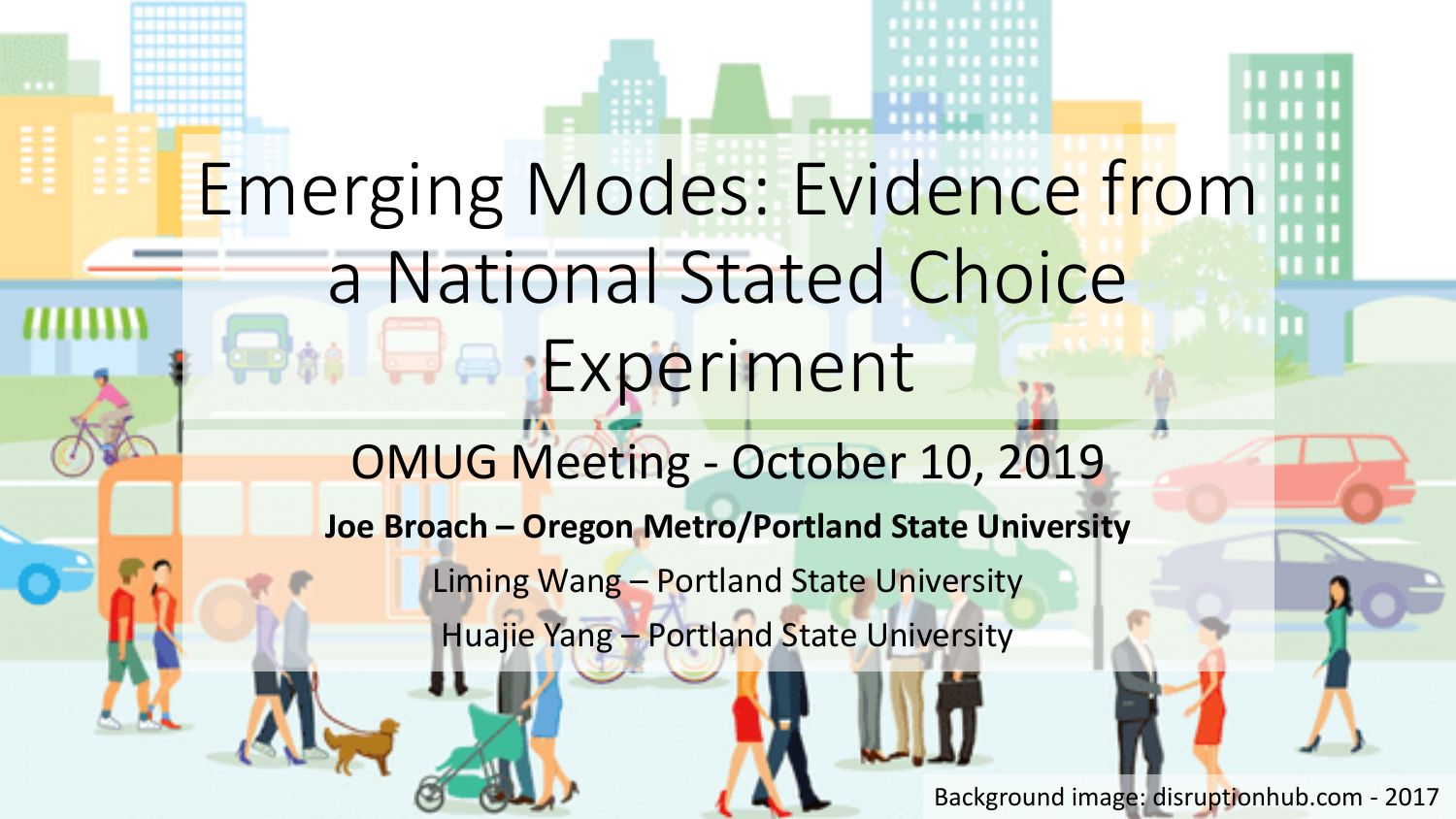## Spy shot of AV prototype

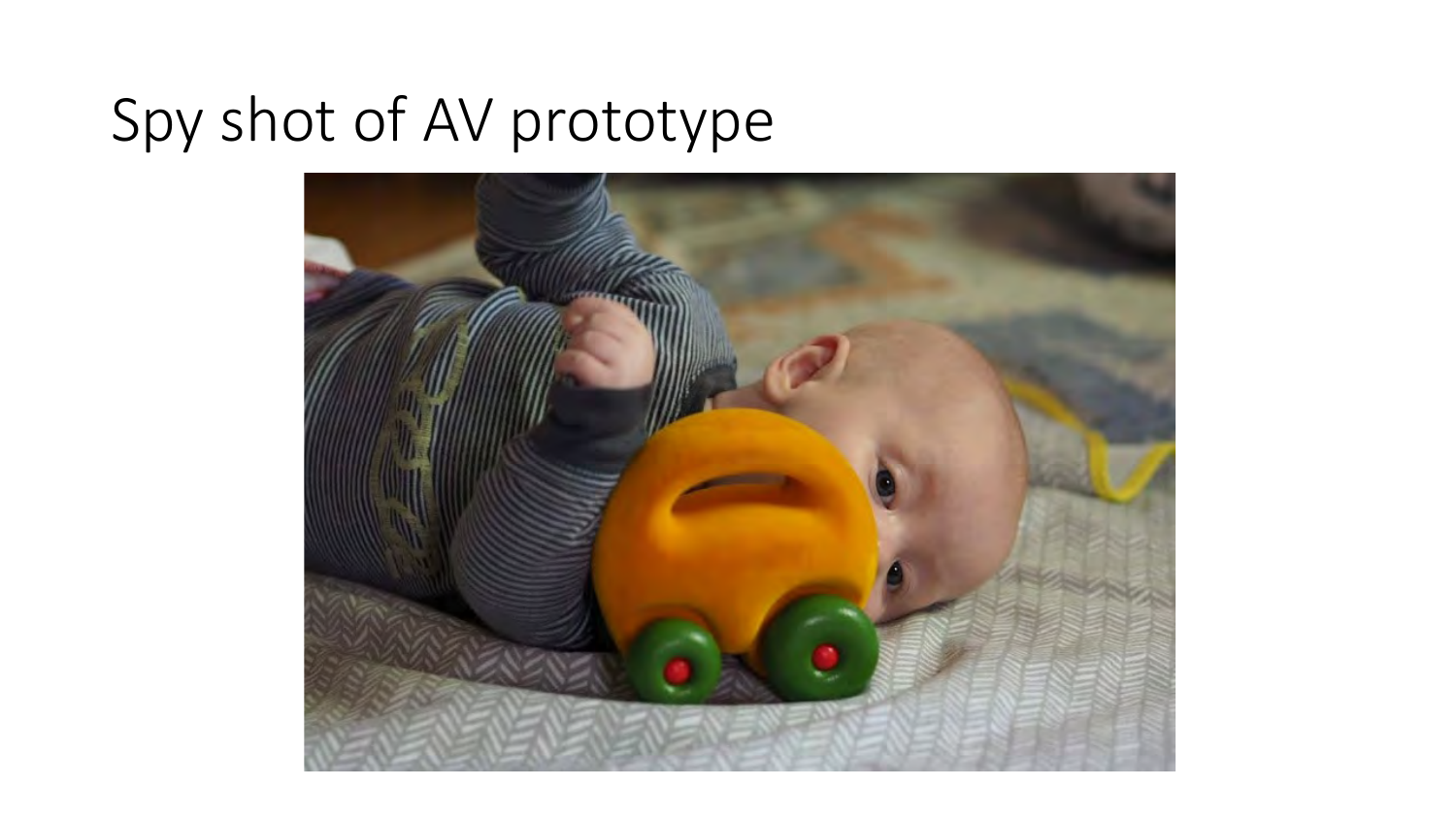#### Today's Focus

- 1. Are emerging options MORE compelling than existing modes? Should we expect an increase in travel even if travel time + out of pocket costs stay the same?
- 2. WHO, WHERE, and WHEN will people switch to emerging modes?
- 3. What is the EQUITY potential of these modes?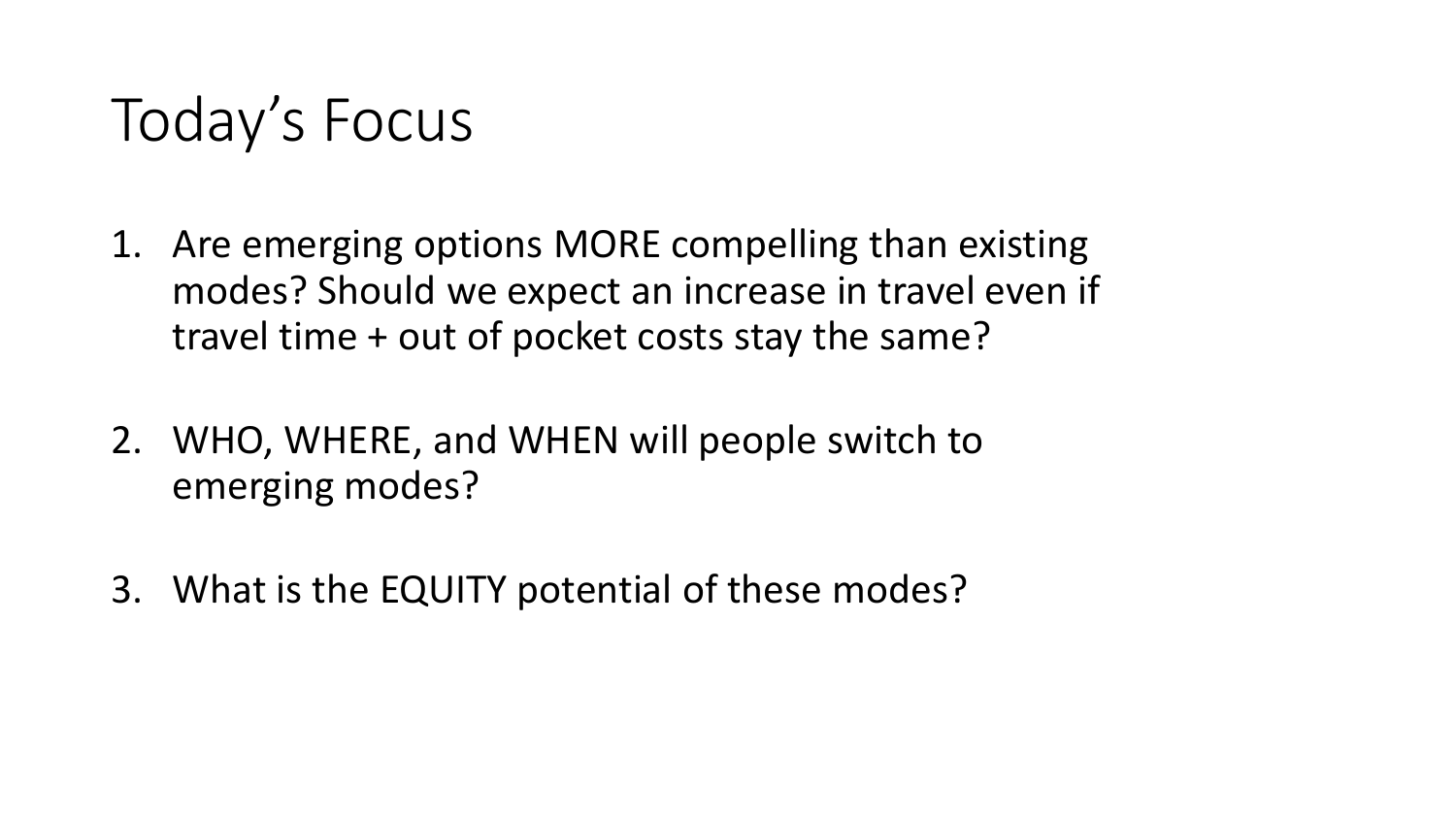### Emerging modes

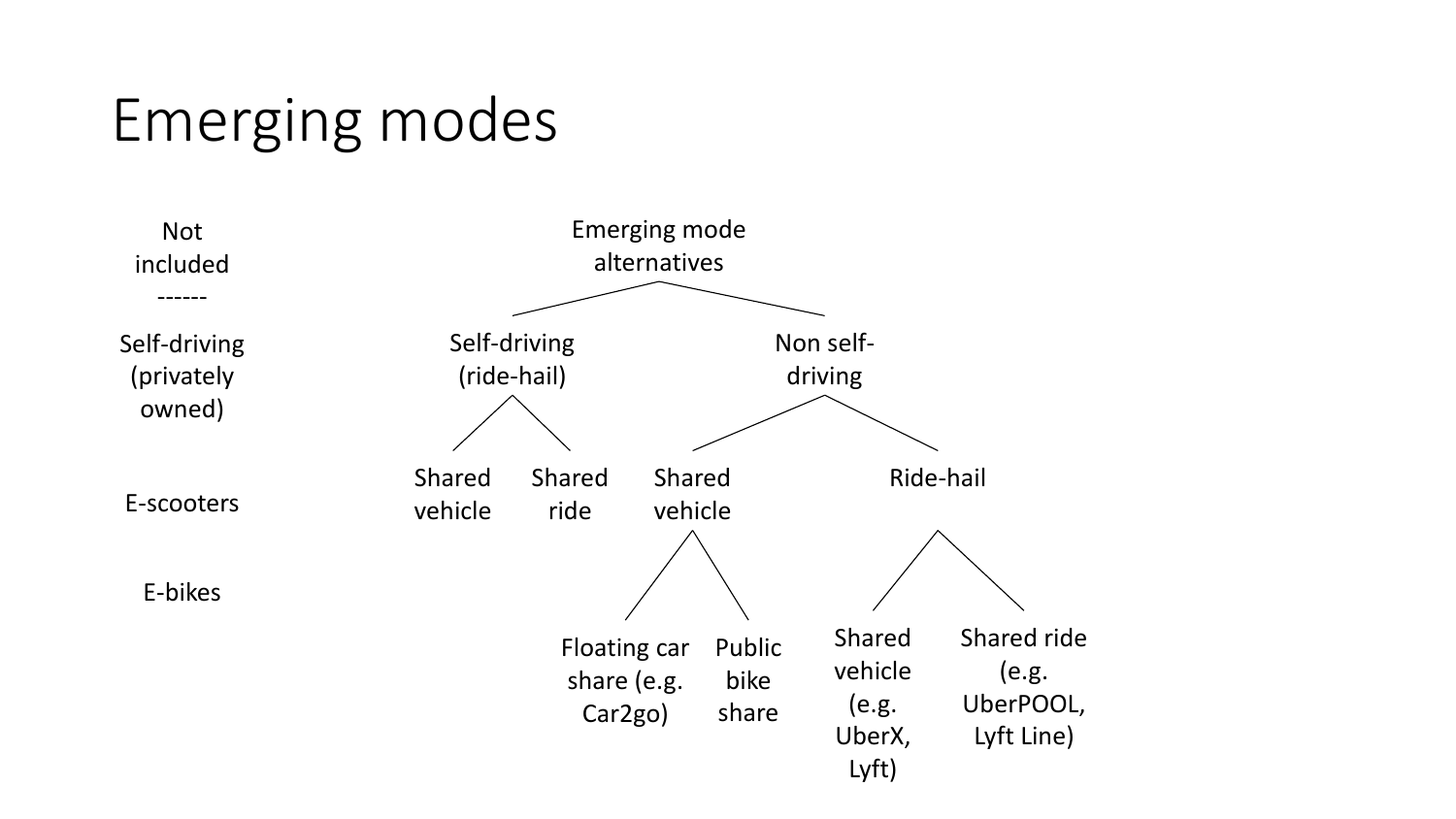### Data Approach

- Supply characteristics
	- Modes in wide operation (car/bike share, ride-hail): scan of market rates
	- Self-driving options: literature review
- Demand response: stated choice survey
	- National (Top 50 UZAs)
	- Adaptive (trip attributes adjusted to RP trip & UAZ context via NHTS)
	- Web-based
	- HBW & HBNW trips only (all FROM home)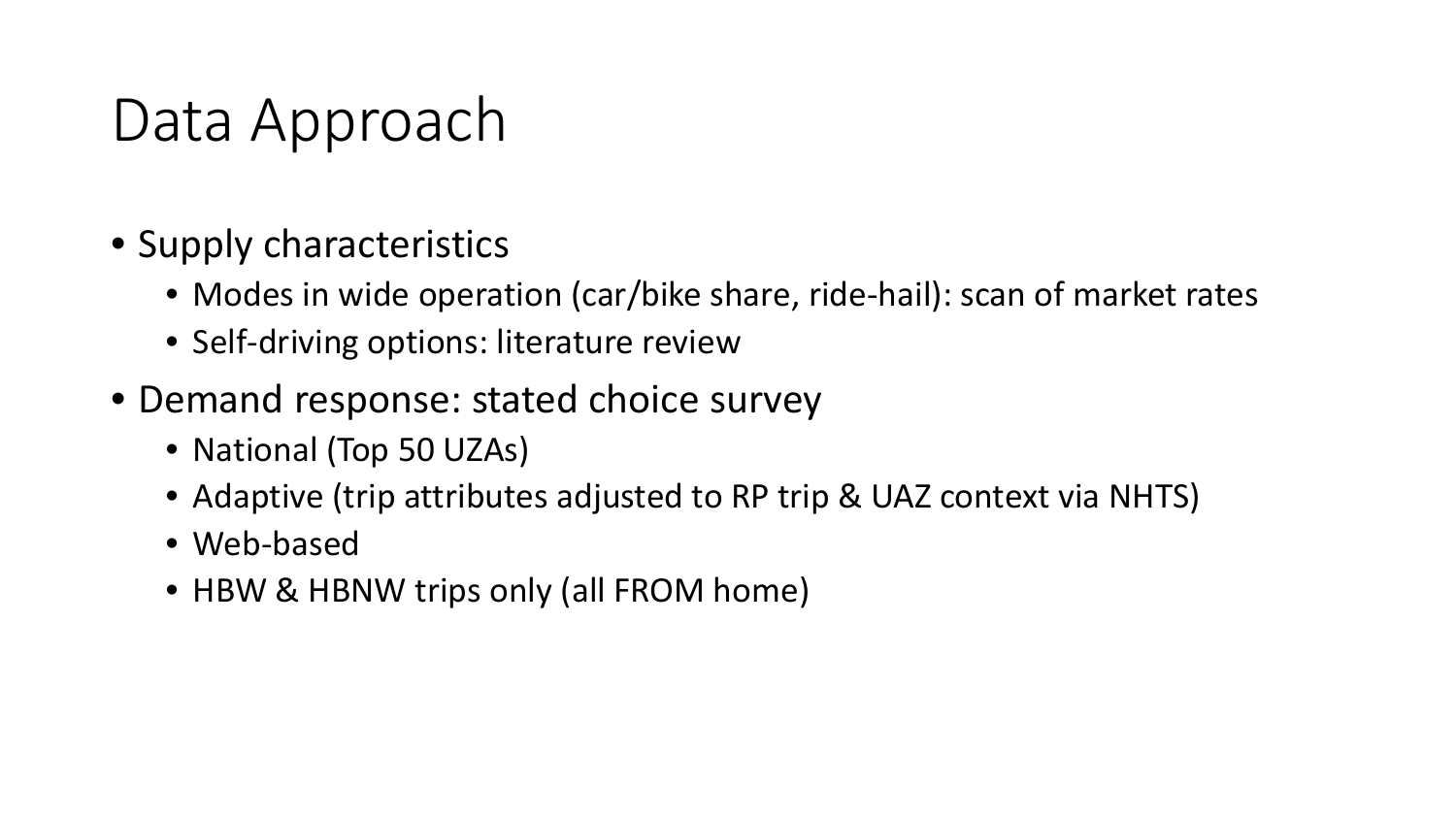### SC Survey implementation

- Qualtrics/Python
- smartphone option
- Top 50 UZAs (email + mTurk)

If the following options were available, how would you have made this trip?

**Current Option** \$2.00 out of pocket 30 minutes total (including 0 minutes) walking and 0 minutes waiting) Self-driving car shared with unknown passenger \$1.50 out of pocket 40 minutes total (including 0 minutes) walking and 10 minutes waiting)

**Bike share bike** \$2.00 out of pocket 35 minutes total (including 5 minutes) walking and 0 minutes waiting) 0% 100% If the following options were available, how would you have made this trip? **Current Option** \$2.00 out of pocket 30 minutes total

 $...$ 

100%

(including 0 minutes walking and 0 minutes waiting)

Self-driving car shared with unknown passenger \$1.50 out of pocket 40 minutes total (including 0 minutes walking and 10 minutes waiting)

**Bike share bike** \$2.00 out of pocket 35 minutes total (including 5 minutes walking and 0 minutes waiting)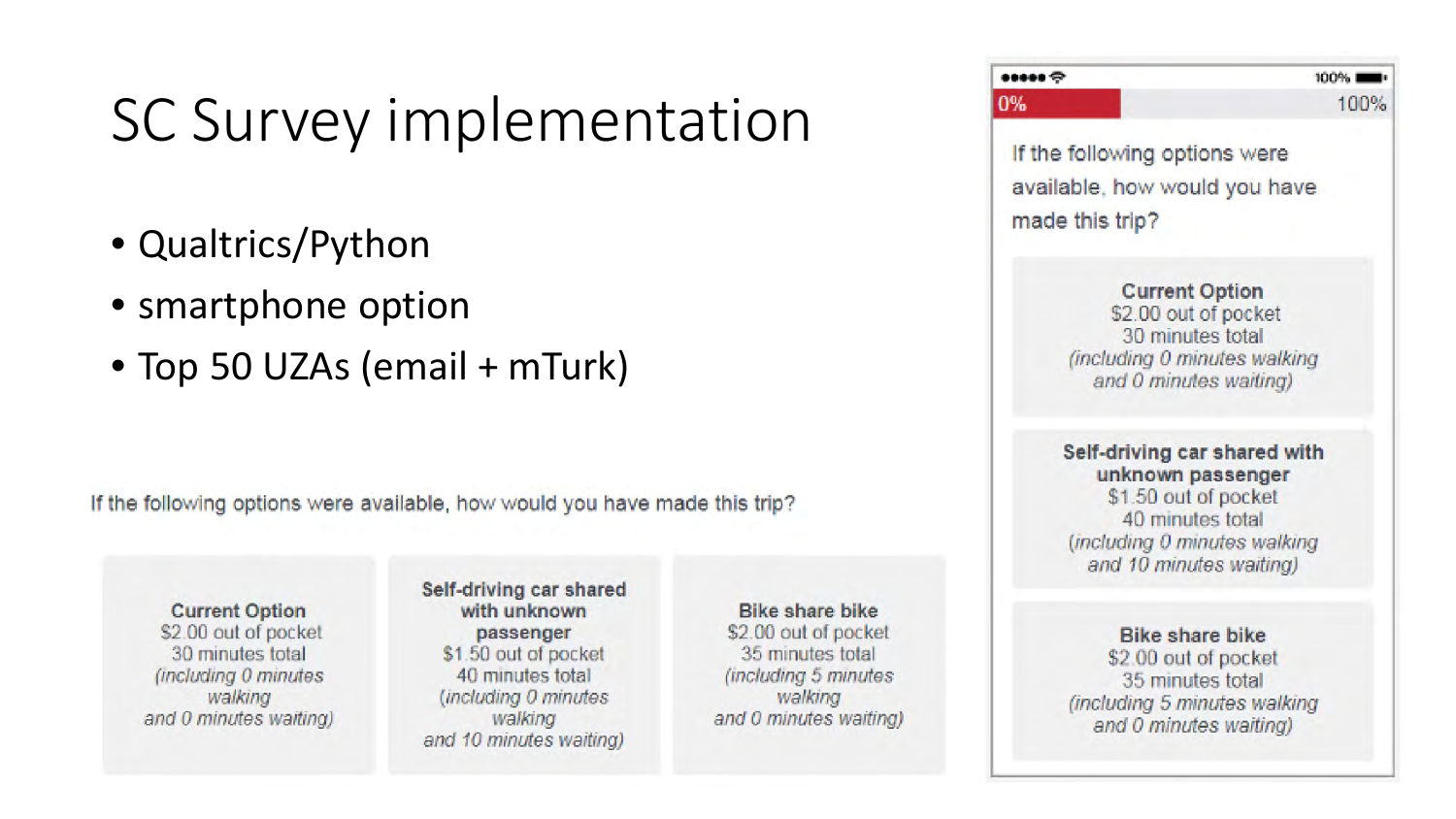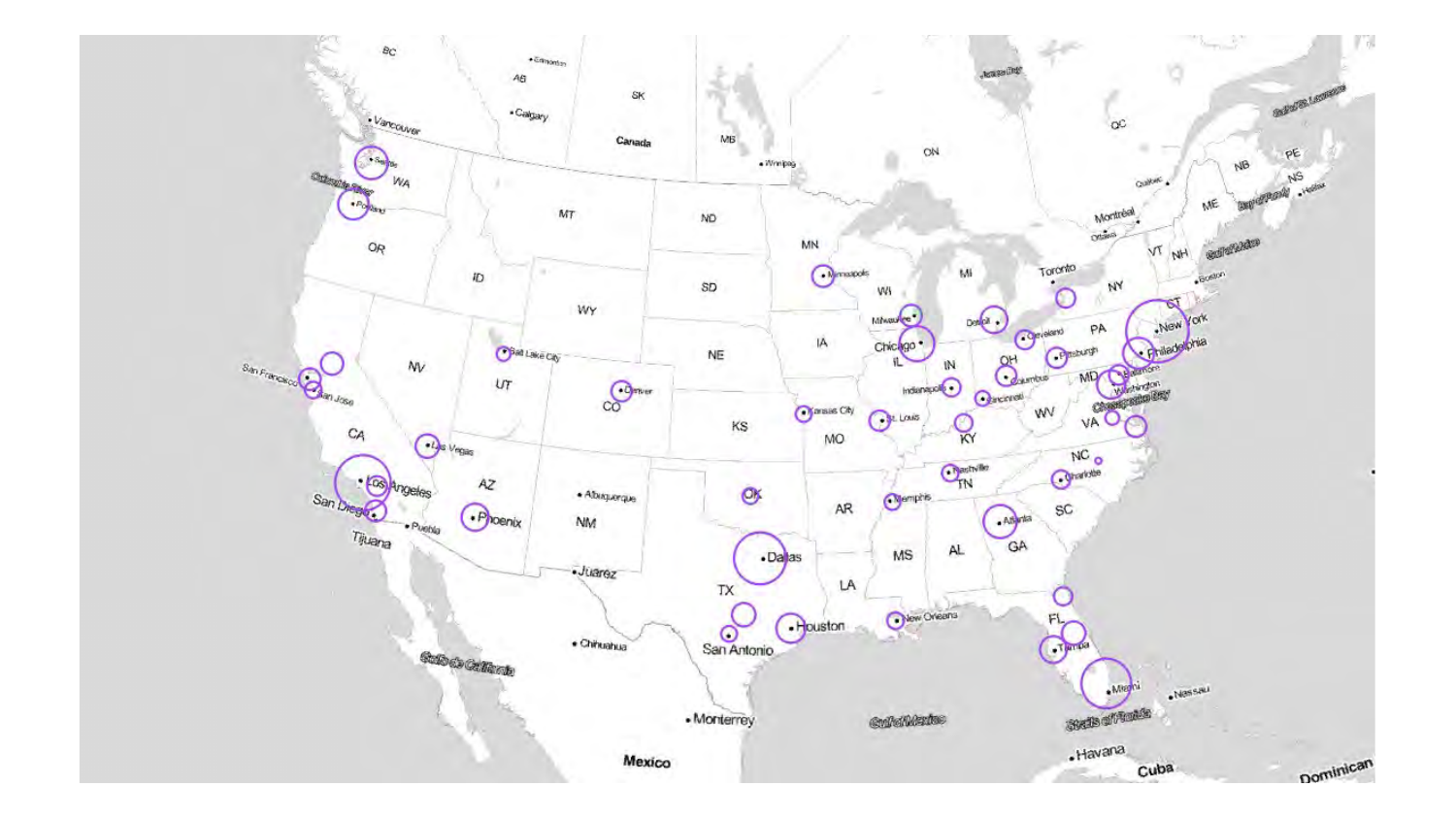### Supply characteristics

|                                            | Self-driving alternatives                    |                                  | Non-self-driving alternatives                                                            |                                   |                                                    |                                                        |
|--------------------------------------------|----------------------------------------------|----------------------------------|------------------------------------------------------------------------------------------|-----------------------------------|----------------------------------------------------|--------------------------------------------------------|
| Attribute                                  | Self-driving                                 | Self-driving<br>(shared ride)    | <b>Ride-hail</b>                                                                         | <b>Ride-hail</b><br>(shared ride) | <b>Car Share</b>                                   | <b>Bike Share</b>                                      |
| <b>In-vehicle</b><br>travel time<br>(mins) | revealed driving time or NHTS-based estimate |                                  |                                                                                          |                                   |                                                    | <b>RP</b> distance<br>at assumed<br>$10 \text{ mi/hr}$ |
| Out of<br>pocket<br>cost(5)                | $$0.30 -$<br>\$2.00 / mi                     | $0.5x - 0.8x$<br>Self-driving \$ | $$0.80 - $1.50$ /mi<br>$\ddagger$<br>$$0.10 - 0.30/min$<br>$\mathbf +$<br>$$2.00 - 4.00$ | $0.5x - 0.8x$<br>Ride-hail \$     | [0.35, 0.40,<br>0.45, 0.50<br>$/min + 1.00$        | [1.00, 2.00,<br>3.00] /trip                            |
| <b>Walk time</b><br>(mins)                 |                                              |                                  | $\overline{0}$                                                                           |                                   | <b>NHTS city-</b><br>specific<br>model<br>estimate | $0 - 10$                                               |
| <b>Wait time</b><br>(mins)                 | $2 - 10$                                     | $2 - 15$                         | $2 - 10$                                                                                 | $2 - 15$                          | $\overline{0}$                                     |                                                        |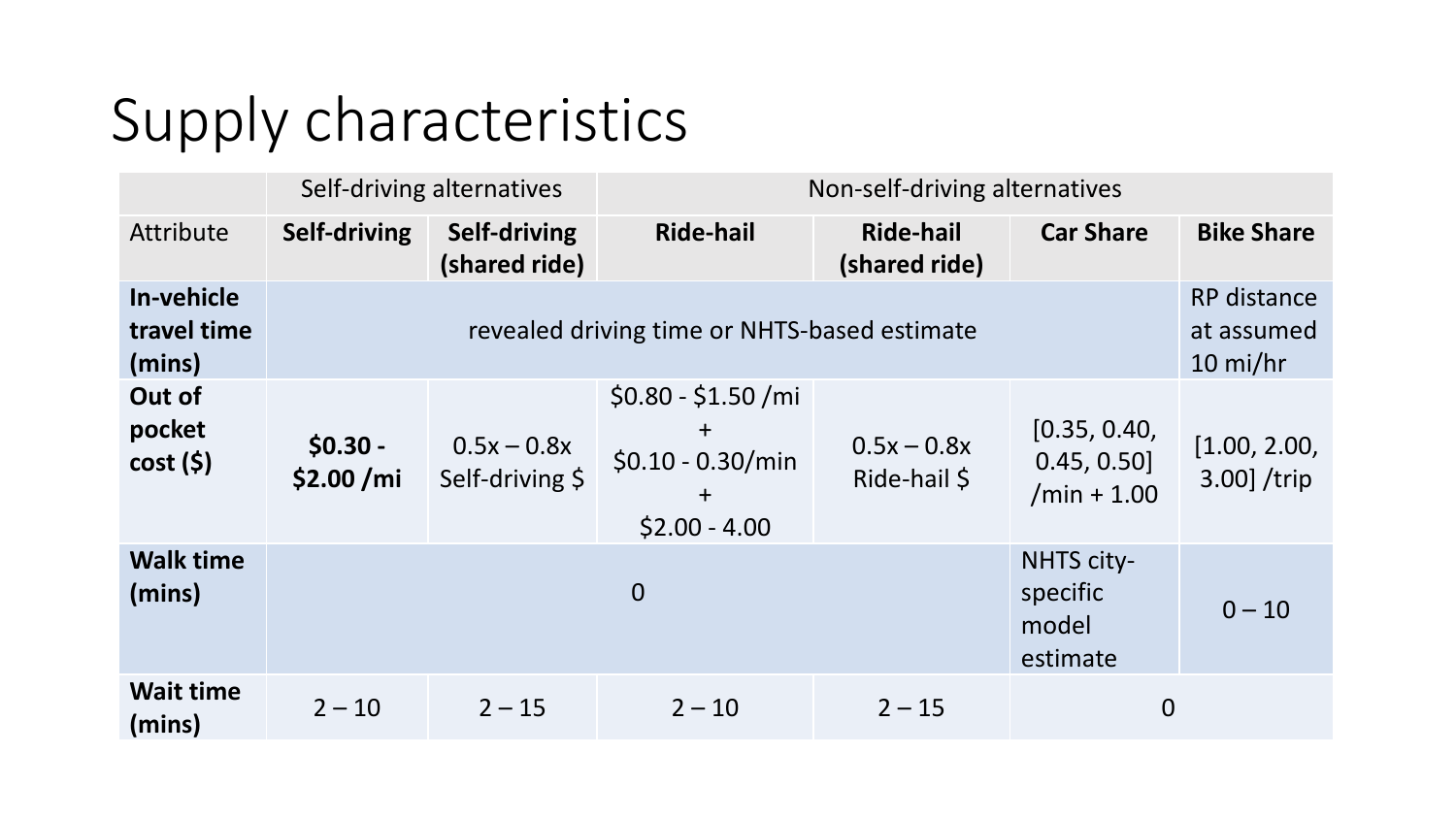### Stated switch rates *away* from current mode to an emerging mode

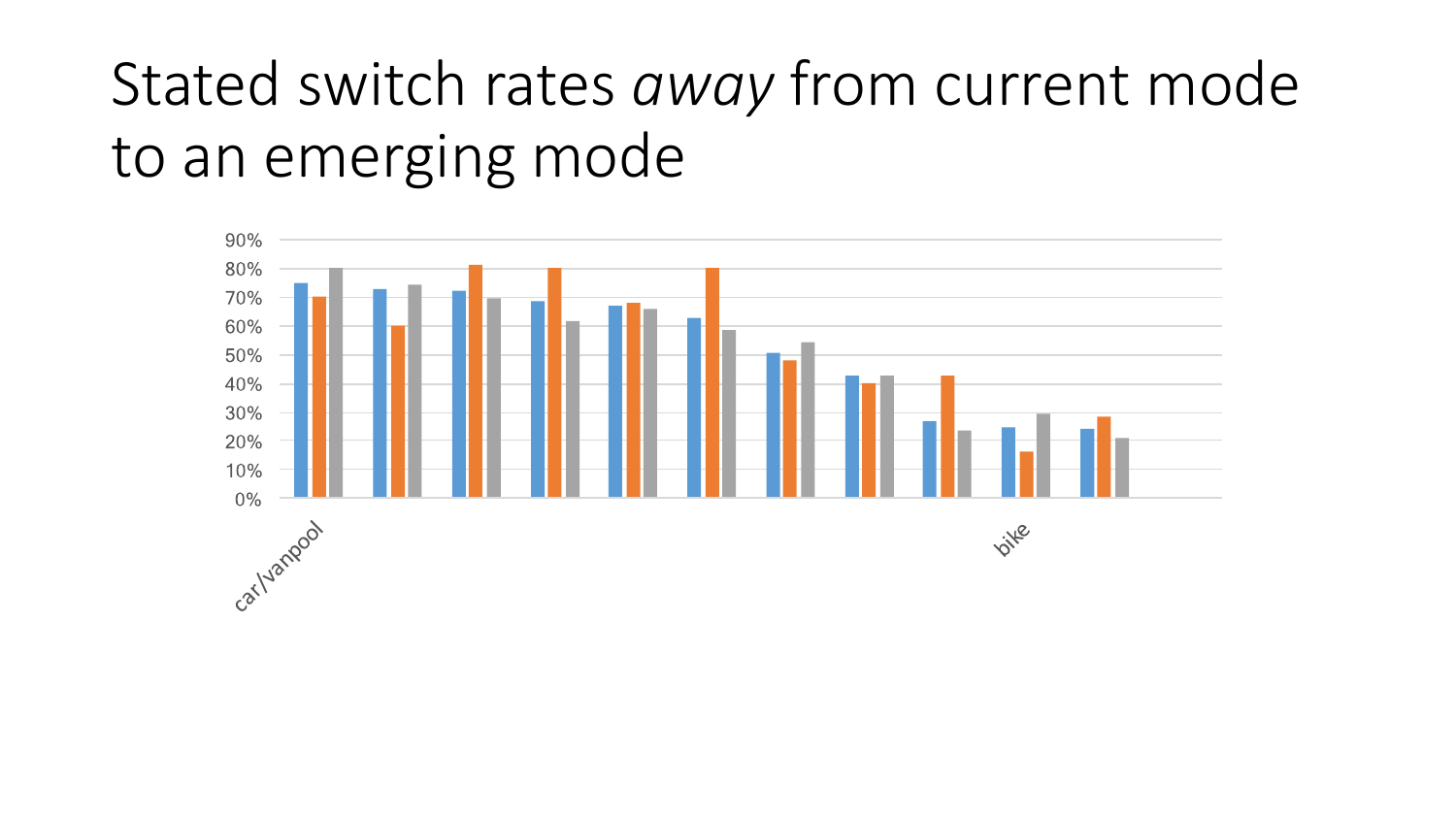#### MNL model

#### Pr(Choice: current, 2x emerging) = f(ivtt, wait, walk, OOP cost)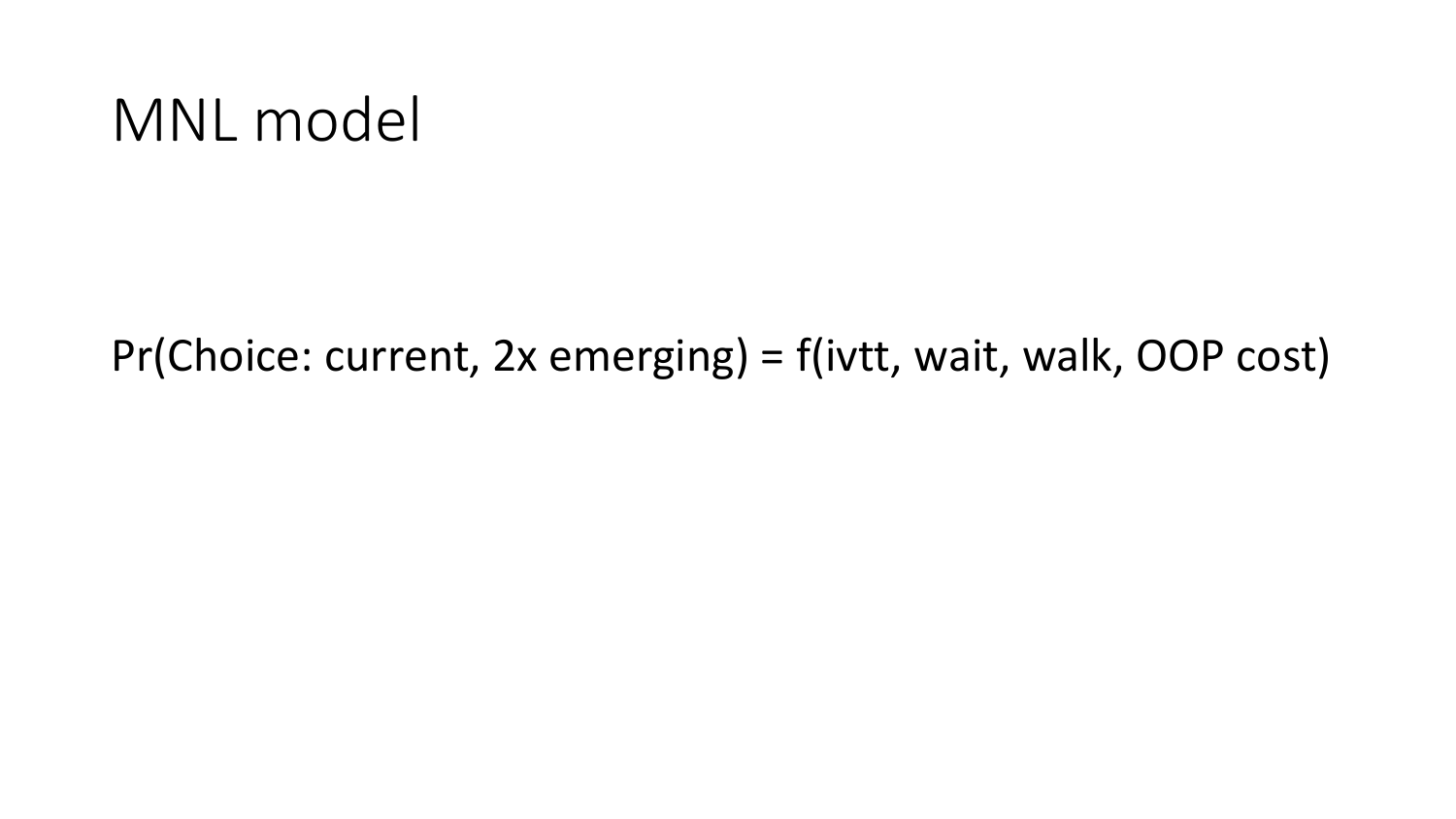## All else equal? We'll stick with conventional modes…

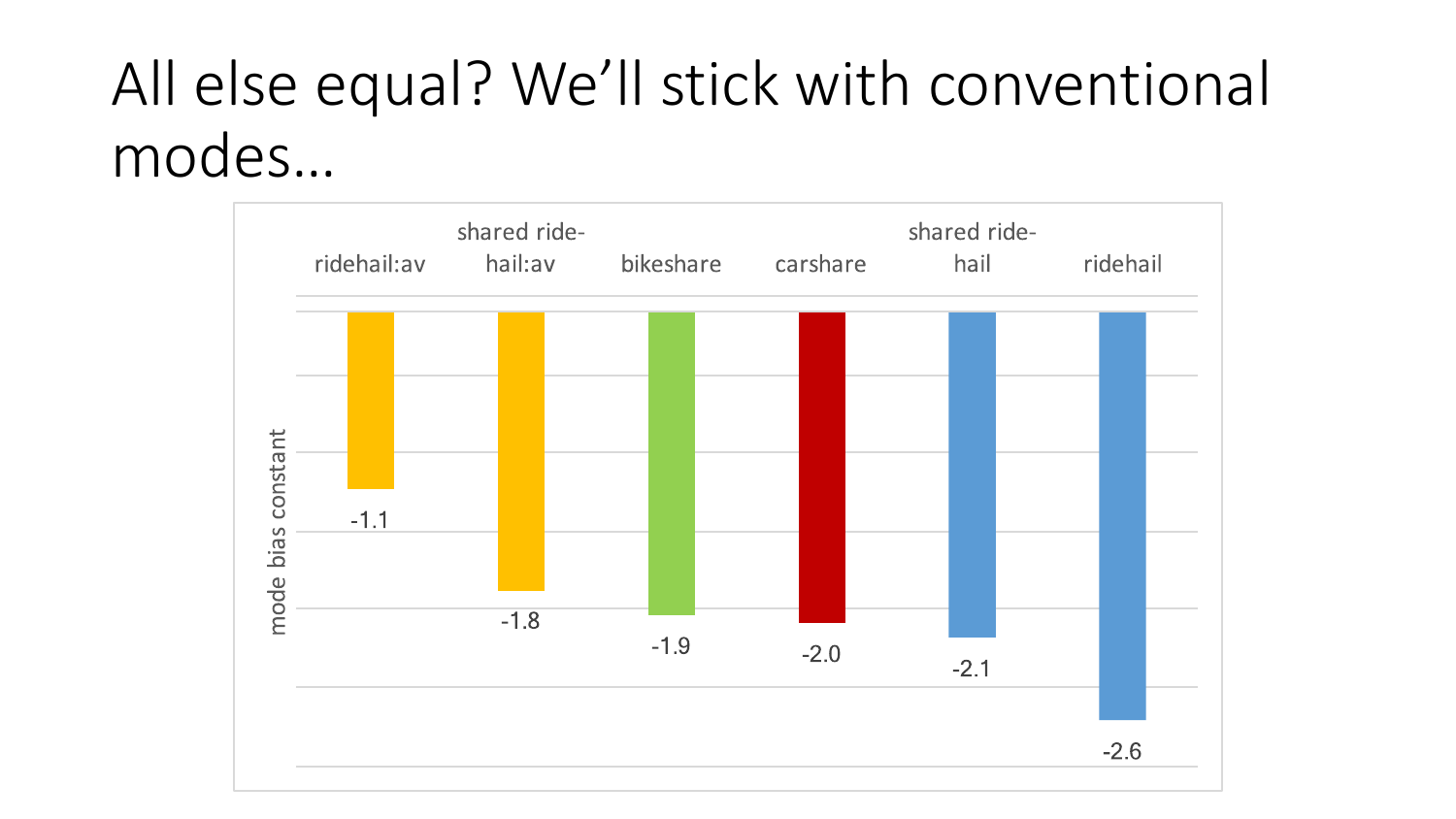### And the AV "travel time discount" is…?



(and, yes, this held for both work and non-work trips, and for long trips)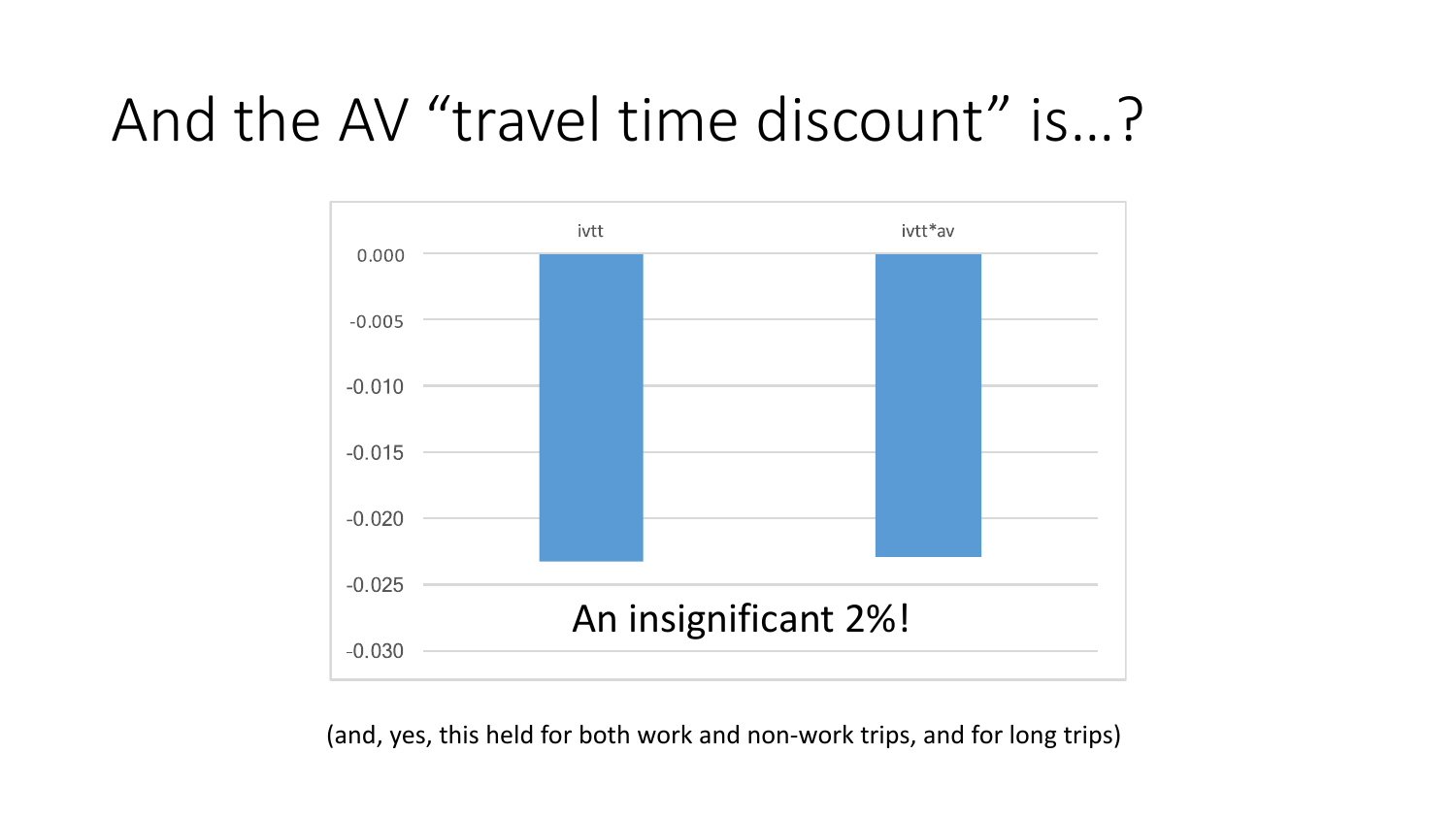### Prediction bias if mode-specific prefs ignored

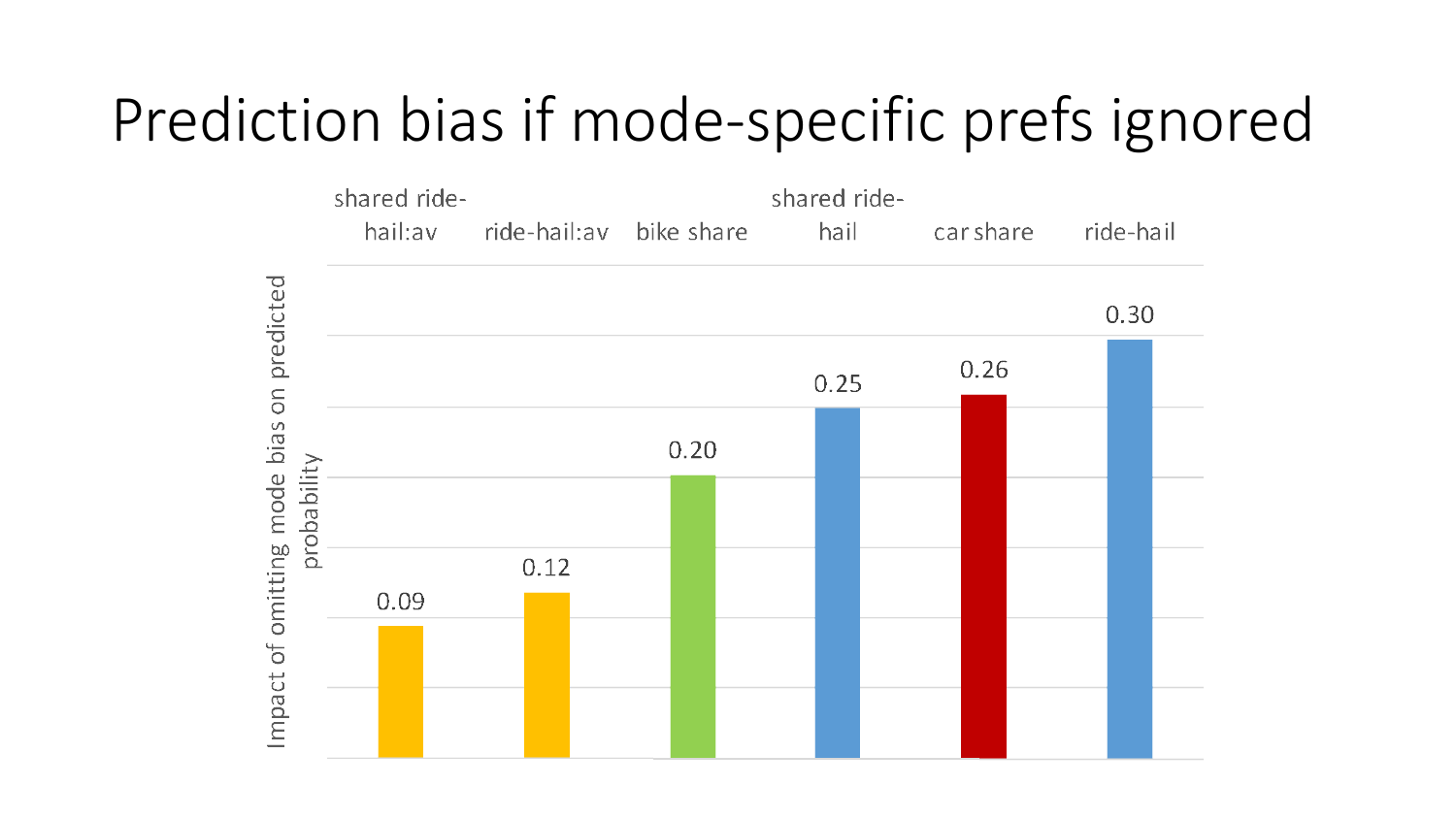#### Is there equity potential here?



HH Income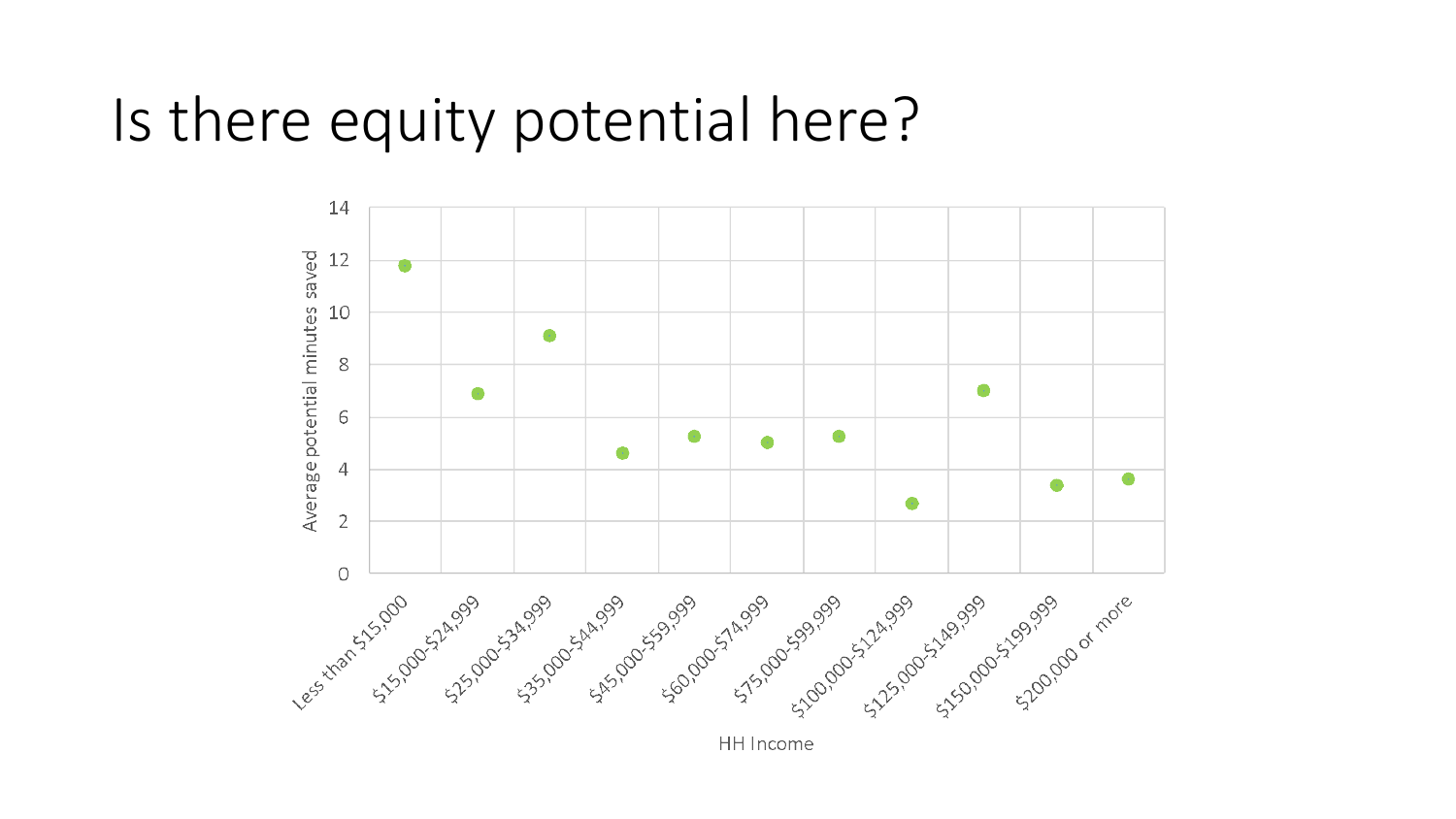### Preliminary Conclusions & Implications

- Emerging modes generally NOT preferred at this time, all else equal (technology skepticism?); will need to be considerably cheaper/faster than existing options
	- Failure to incorporate mode-specific preferences in models could lead to significant over-prediction of emerging modes studied
- AV tech may lower demand for ride sharing vs. ride hail w/ driver
- Inertia varies by current travel mode, with personal vehicle (incl. bicycle) users most reluctant to shift in short-run (did not examine longer-term decisions)
- NO evidence for significant shift in value of travel time for AV ride hail
- If self-driving technology declines in cost as much as theoretical research suggests, changes in urban travel patterns could be substantial and particularly challenging for bike share and public transit markets